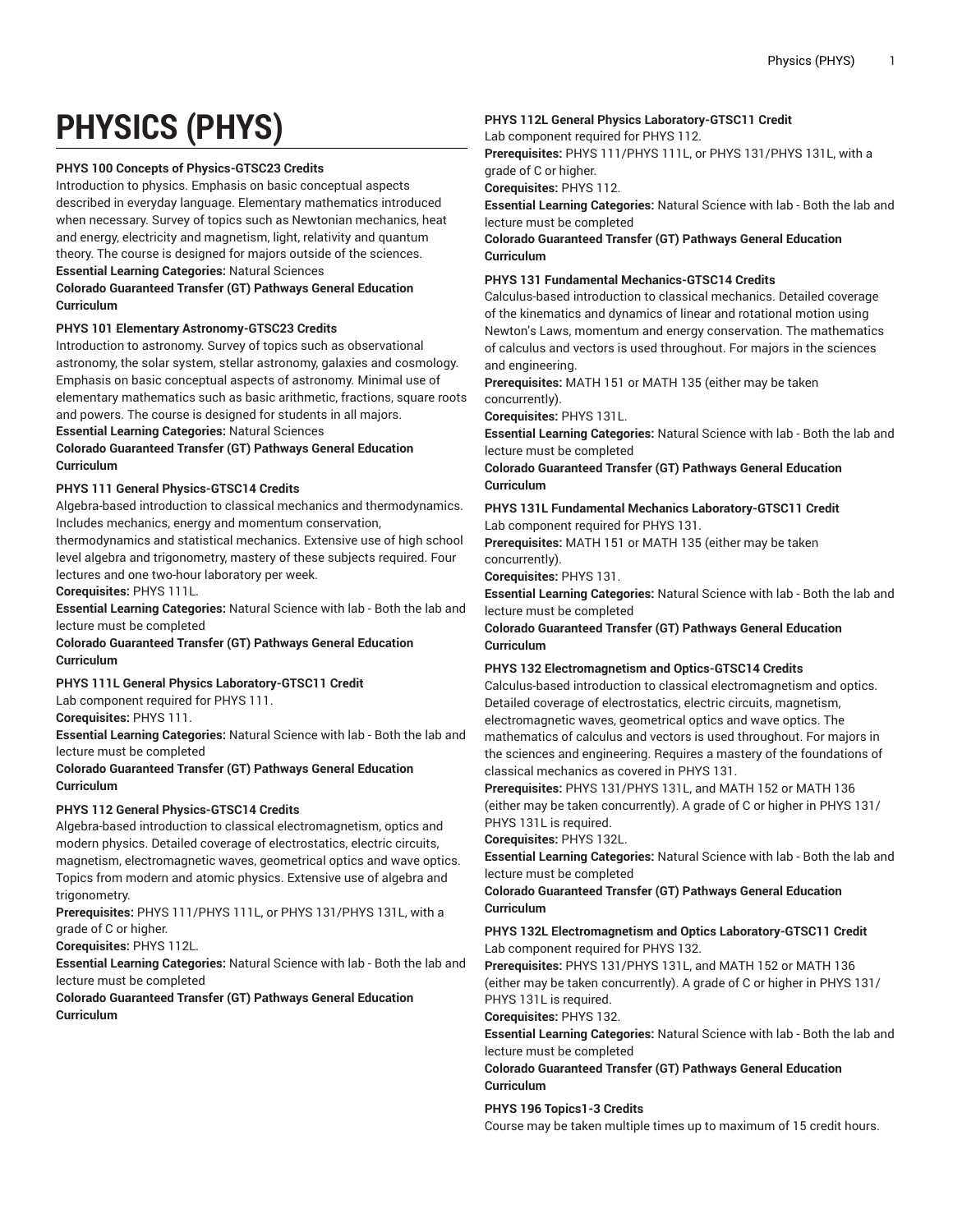# **PHYS 230 Intermediate Dynamics3 Credits**

Intermediate treatment of the dynamics of physical systems not covered in Fundamental Mechanics sequence. Includes fluid dynamics, classical waves and vibrations, thermodynamics, and relativistic kinematics and dynamics.

**Prerequisites:** PHYS 132/PHYS 132L, and MATH 253 (may be taken concurrently).

# **PHYS 231 Modern Physics3 Credits**

Quantum theory in the examination of blackbody radiation, the photoelectric effect, and energy quantization of atoms. The Schrodinger wave equation used to analyze simple quantum systems. Applications drawn from atomic and molecular physics, solid-state physics, nuclear and high-energy physics, and astrophysics.

**Prerequisites:** PHYS 132/PHYS 132L, and MATH 253 (may be taken concurrently).

# **PHYS 251 Electronics for Scientists3 Credits**

This laboratory-based course is an introduction to electric circuits and electronic instrumentation for scientists. The course will emphasize a practical approach, with students learning about electronic devices and how they work by building working circuits. Topics explored include passive circuits with resistors and capacitors, including applications in electric filtering; diodes; transistors; op-amps; timing circuits; feedback and amplification; and digital circuits.

**Prerequisites:** PHYS 132 or PHYS 112.

# **PHYS 252 Intermediate Laboratory3 Credits**

Students will perform experiments in optics, acoustics, and modern physics. Experiments will include measuring the speed of light, measuring the wavelength of atomic discharge lines, X-ray diffraction, and measuring h/e among others. Emphasis will be on experimental design, use of modern instrumentation, preparation of lab reports, and data analysis.

**Prerequisites:** PHYS 231 (may be taken concurrently).

# **PHYS 296 Topics1-3 Credits**

Course may be taken multiple times up to maximum of 15 credit hours.

#### **PHYS 300 New Directions in Science3 Credits**

A survey of recent developments in science. This course is open to qualified students in liberal arts as well as the sciences. Faculty from various disciplines will participate. Topics will be drawn from astronomy, biology, chemistry, geology, physics, engineering, and applied mathematics.

**Prerequisites:** Permission of instructor.

#### **PHYS 301 Introduction to Space Science3 Credits**

The history and technology of space and space exploration. Designed for all non-science majors, particularly prospective K-12 teachers. Topics include: the solar system, space environments, space travel, satellite communication and design.

**Prerequisites:** Junior or senior status, or permission of instructor.

#### **PHYS 311 Electromagnetic Theory I3 Credits**

A mature study of electromagnetic fields. Electrostatics and magnetostatics presented. Special techniques, including multipole expansion of fields, analyzed. Electrodynamics introduced leading to Maxwell's equations.

**Prerequisites:** MATH 253; and MATH 260 or MATH 236; and PHYS 230 or PHYS 231.

# **PHYS 312 Electromagnetic Theory II3 Credits**

A continuation of PHYS 311. Electromagnetic waves were studied. Wave propagation in conducting and nonconducting media is examined, along with dispersion phenomena. Waveguides are examined. Electromagnetic field radiation is studied, both for point charges and for arbitrary charge distributions. The course concludes with a reformulation of electromagnetism in the language of special relativity. **Prerequisites:** PHYS 311.

# **PHYS 321 Quantum Theory I3 Credits**

Quantum physics foundation. Includes quantum states, measurements, and time evolution using Dirac formalism for discrete and continuous systems. Connection between Dirac formalism and wave mechanics established and Schrodinger equation solved in various context. Includes particles in piecewise square potentials, tunneling, the harmonic oscillator, angular momentum, and the hydrogen atom. Introduces linear algebra for describing quantum physics and uses techniques for solving differential equations.

**Prerequisites:** PHYS 231, and MATH 260 or MATH 236.

#### **PHYS 331 Advanced Laboratory I3 Credits**

A course in experiment design and technique. Laboratory investigations provide experience in instrumental methods, planning of laboratory experiments, data analysis, preparation of reports according to professional standards, and training in the use of computers for data acquisition and processing. The experiments to be performed are selected from electromagnetism, atomic, nuclear, and solid-state physics. **Prerequisites:** PHYS 252.

# **PHYS 342 Advanced Dynamics3 Credits**

In-depth survey of classical mechanics, includes advanced treatment of Newtonian dynamics, conservation laws, gravitation, and the Lagrangian and Hamiltonian formulations of dynamics. Topics may include central force motion, systems of particles, non-inertial reference frames, rigid bodies, oscillating systems, couple oscillations, and waves on a string. **Prerequisites:** PHYS 230, and MATH 260 or MATH 236.

# **PHYS 352 History and Philosophy of Physics3 Credits**

Material varies from year-to-year. The course addresses problems in the interpretation and development of physics. Case studies of crucial experiments are analyzed. The interaction of physics with other philosophical and cultural pursuits is discussed.

**Prerequisites:** One year of physics or permission of instructor.

# **PHYS 362 Statistical and Thermal Physics3 Credits**

Study of the physics of bulk matter. Fundamental principles of quantum mechanics, statistical methods employed to explain macroscopic laws of thermodynamics to make detailed predictions about the large-scale behavior of solids, liquids, and gases. Applications: specific heat of solids, thermal radiation, magnetic susceptibilities, stellar equilibrium, and chemical reactions.

**Prerequisites:** PHYS 230 or CHEM 321; and MATH 236 or MATH 260.

#### **PHYS 372 General Relativity3 Credits**

Introduction to Einstein's theory of general relativity. Newtonian gravitation and Einstein's theory of special relativity reviewed. Topics may include spherically symmetric stars, static and rotating black holes, FRW cosmologies, gravitational waves, and wormholes.

**Prerequisites:** PHYS 230 and MATH 236 or MATH 260.

**Terms Typically Offered:** Fall, Spring.

# **PHYS 395 Independent Study1-3 Credits**

Course may be taken multiple times up to maximum of 6 credit hours.

#### **PHYS 396 Topics1-3 Credits**

Course may be taken multiple times up to maximum of 15 credit hours.